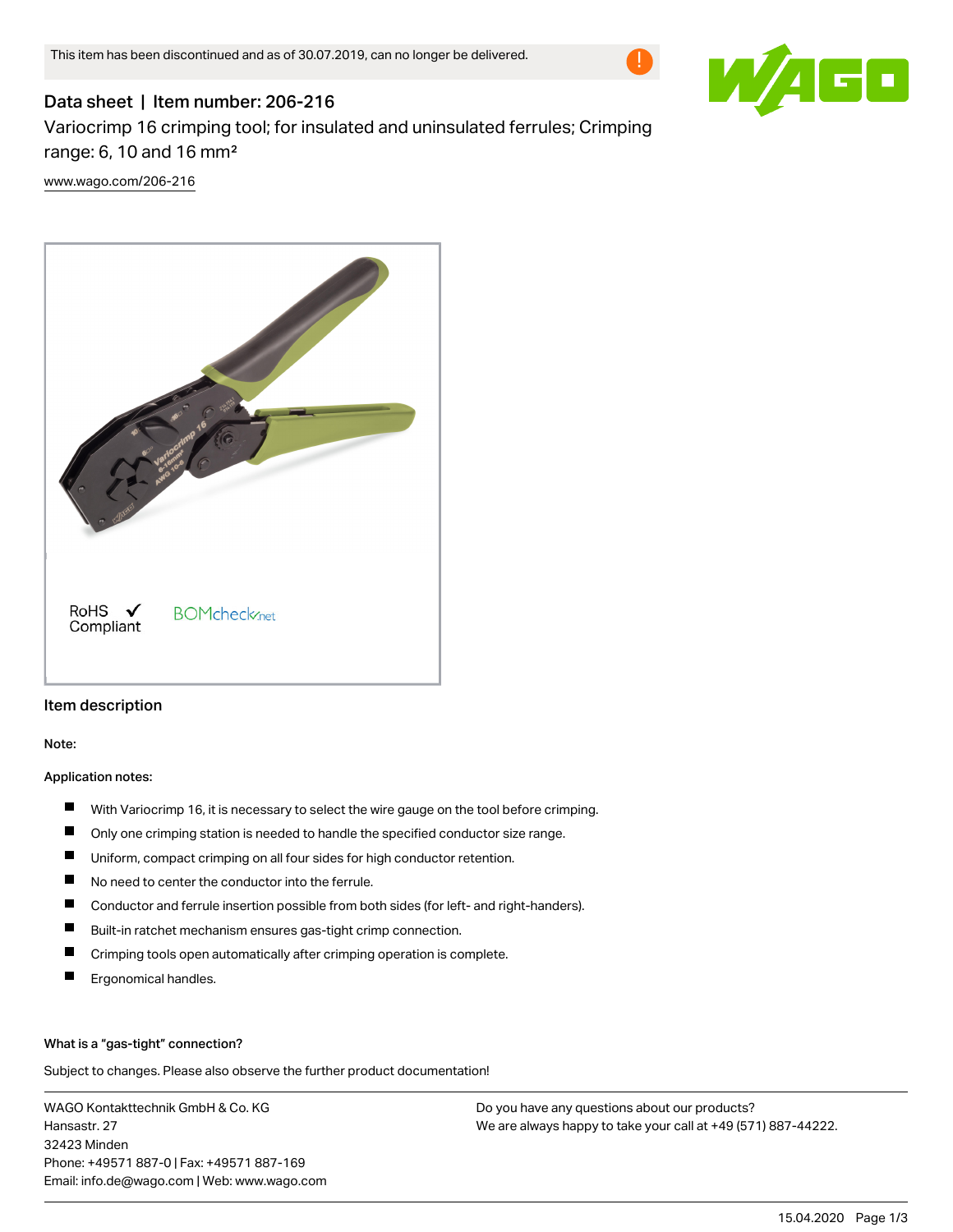

# Data sheet | Item number: 206-216

[www.wago.com/206-216](http://www.wago.com/206-216)

In a gas-tight connection, the conductor and the ferrule are compressed, eliminating all spaces. Under normal atmospheric conditions, neither a liquid nor gaseous medium can penetrate the crimped connection.

Oxidation between crimped single conductors is prevented, virtually eliminating the possibility of any increase in the crimped connection's resistance. In some exceptional cases, minute, isolated spaces may be present. However, these instances can be considered as closed off due to the twisted conductor.

Inadequate crimping can allow the conductor to be pulled out of the connection. Hollow spaces also remain, permitting oxidation formation

and leading to an increase in contact resistance.

Elevated resistance is detrimental for signal transmission, as the signal flow is damped (weakened), and for power transmission, as power loss and, hence a temperature increase due to contact (risk of fire) can result.

Crimping tools with built-in ratchets are recommended, such as the WAGO crimping tools. These tools only open after the crimping process has been fully completed. Space-saving crimping from all four sides is ideal for spring clamp termination.

Cross section data for ferruled conductors indicated for WAGO products is based on this crimping method.

# Data

# Technical Data

| Main product function | Crimping tools                                                                                                                                                                                                                                                                                                                                                                       |  |
|-----------------------|--------------------------------------------------------------------------------------------------------------------------------------------------------------------------------------------------------------------------------------------------------------------------------------------------------------------------------------------------------------------------------------|--|
| <b>Material Data</b>  |                                                                                                                                                                                                                                                                                                                                                                                      |  |
| Weight                | 579.5g                                                                                                                                                                                                                                                                                                                                                                               |  |
| Commercial data       |                                                                                                                                                                                                                                                                                                                                                                                      |  |
| $\sim$ $\sim$         | $\overline{a}$ $\overline{a}$ $\overline{a}$ $\overline{a}$ $\overline{a}$ $\overline{a}$ $\overline{a}$ $\overline{a}$ $\overline{a}$ $\overline{a}$ $\overline{a}$ $\overline{a}$ $\overline{a}$ $\overline{a}$ $\overline{a}$ $\overline{a}$ $\overline{a}$ $\overline{a}$ $\overline{a}$ $\overline{a}$ $\overline{a}$ $\overline{a}$ $\overline{a}$ $\overline{a}$ $\overline{$ |  |

| Product Group      | 14 (Tools)    |
|--------------------|---------------|
| Packaging type     | <b>BOX</b>    |
| Country of origin  | <b>SE</b>     |
| <b>GTIN</b>        | 4055143133104 |
| Customs Tariff No. | 82032000000   |

# **Counterpart**

# Compatible products

#### tools

| Item no.: 206-210 | www.wago.com/206-210 |
|-------------------|----------------------|
| Ratchet spring    |                      |

Subject to changes. Please also observe the further product documentation!

WAGO Kontakttechnik GmbH & Co. KG Hansastr. 27 32423 Minden Phone: +49571 887-0 | Fax: +49571 887-169 Email: info.de@wago.com | Web: www.wago.com

Do you have any questions about our products? We are always happy to take your call at +49 (571) 887-44222.